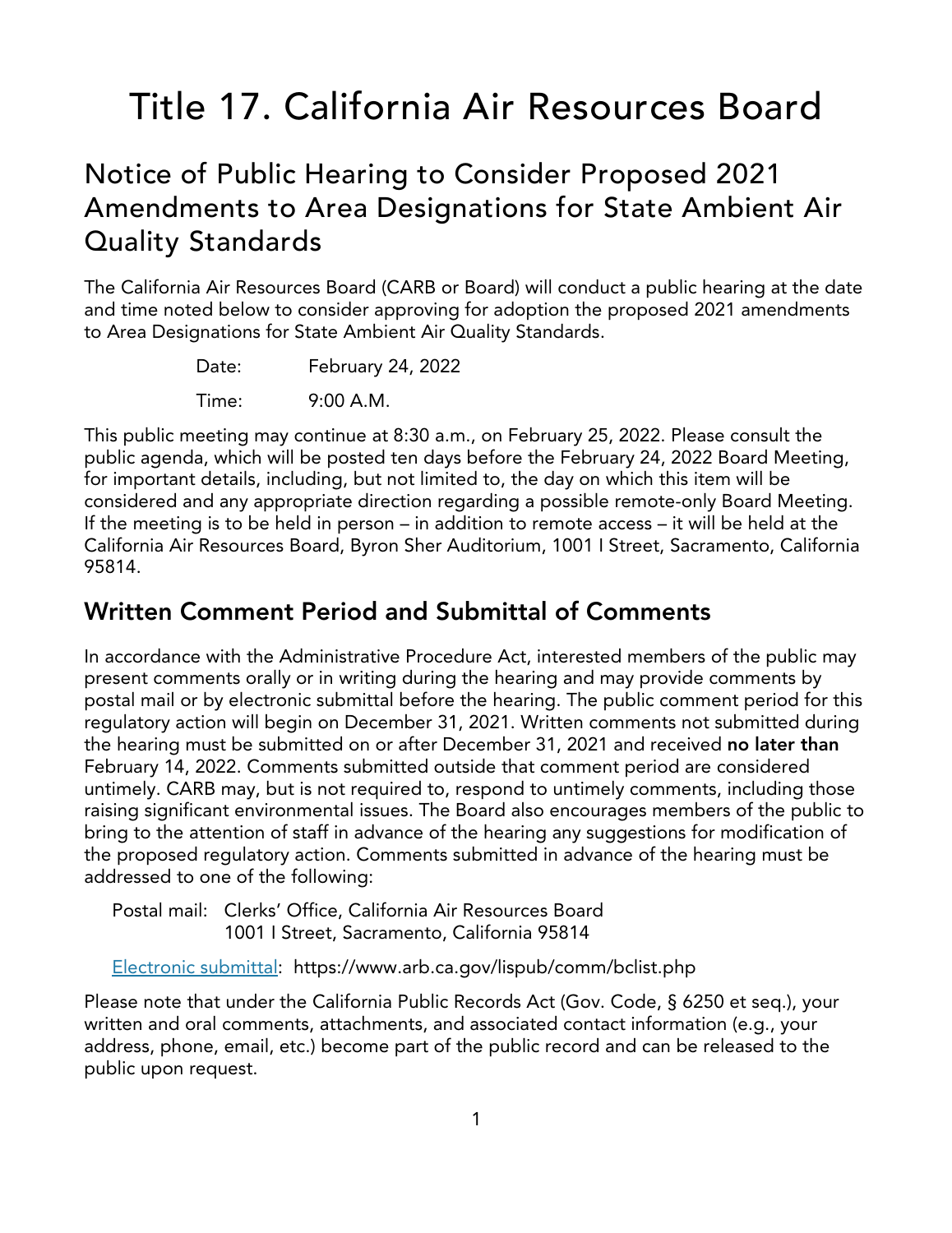Additionally, the Board requests but does not require that persons who submit written comments to the Board reference the title of the proposal in their comments to facilitate review.

### **Authority and Reference**

This regulatory action is proposed under the authority granted in California Health and Safety Code, sections 39600, 39601, 39608, and 40925.5. This action is proposed to implement, interpret, and make specific sections 39608 and 40925.5.

# **Informative Digest of Proposed Action and Policy Statement Overview (Gov. Code, § 11346.5, subd. (a)(3))**

### **Sections Affected:**

Proposed amendment to California Code of Regulations, title 17, sections 60203, 60205, and 60210.

### **Background and Effect of the Proposed Regulatory Action:**

CARB is charged with the responsibility of adopting ambient air quality standards in consideration of the public health, safety, and welfare (Health and Safety Code [H&SC] section 39606). To date, CARB has adopted State ambient air quality standards (State standards) for ten pollutants, set forth in California Code of Regulations, title 17, section 70200. The designation criteria are set forth in California Code of Regulations, title 17, sections 70300 through 70306, and appendices 1 through 3 thereof. Based on these designation criteria, H&SC section 39608 further requires CARB to establish and annually review area designations for State standards.

CARB may also consider other changes to the sections affected, as listed on page 2 of this notice, or other sections within the scope of this notice, during the course of this rulemaking process.

### **Objectives and Benefits of the Proposed Regulatory Action:**

During the annual review, CARB determines whether changes to the existing area designations are warranted based on an evaluation of recent air quality data. The proposed amendments to the area designations classify the air quality in communities as to whether it meets the State standards. Depending on the proposed changes to an area's designation, the local air quality management district or air pollution control district (district) may be required to adopt and submit a plan to correct for deficiencies in meeting the State standards for ozone, carbon monoxide, nitrogen dioxide  $(NO<sub>2</sub>)$ , and sulfur dioxide. Districts may modify the emissions reduction strategy or alternative measure of progress in the plan if the district demonstrates to CARB's satisfaction that the modified strategy is at least as effective in improving air quality as the strategy in the plan.

The annual review and update of the area designations gives the public, businesses, and government an indication of whether the health-based standards are being met. This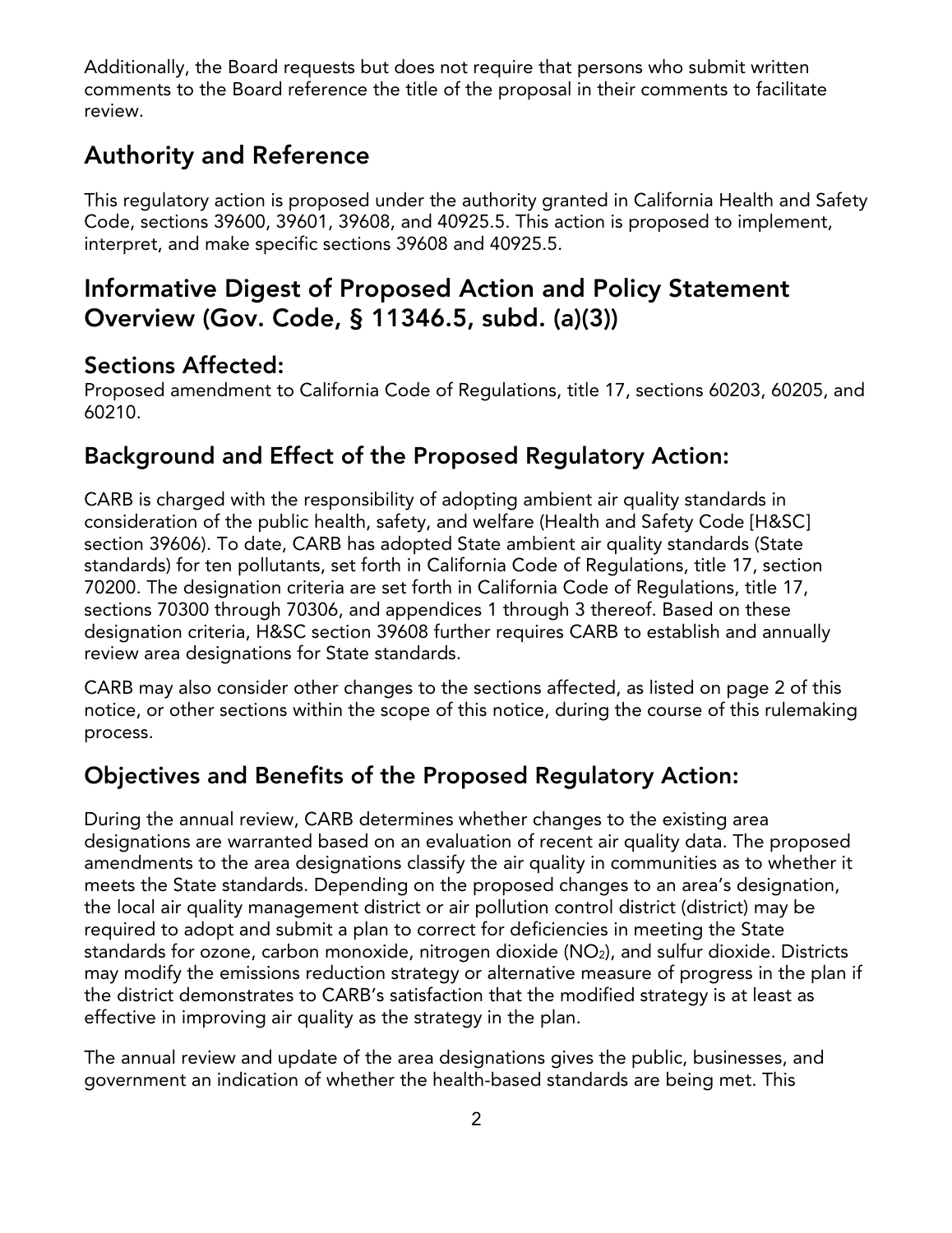information allows the public to make more educated decisions regarding personal health and residency, as well as participation in outdoor activities. In addition, businesses and government are given the opportunity to make informed decisions regarding worker health and safety.

#### Objectives:

This year's review of the area designations is based on air quality data from 2018 through 2020. The proposed amendments provide for the following changes:

- · NO<sup>2</sup> Area Designations (section 60203);
	- o Redesignate the CA 60 Near-Road Portion of San Bernardino, Riverside, and Los Angeles Counties in South Coast Air Basin as Attainment.
- PM<sub>10</sub> Area Designations (section 60205); and
	- o Redesignate Mendocino County in the North Coast Air Basin as Attainment.
- PM<sub>2.5</sub> Area Designations (section 60210).
	- o Redesignate Santa Barbara County in the South Central Coast Air Basin as Attainment.

#### Benefits:

*Environmental Justice.* Some communities experience higher exposures to air pollutants, and it is a priority of CARB to ensure that full protection is afforded to all Californians. Though the proposed amendments to the area designations do not contain any requirements for action, the area designations are designed to identify areas with unhealthful air quality, based on the most recently available complete data, and can help better inform actions to improve air quality. CARB's designations provide members of these communities with updated information about the air quality of their communities which, as stated, allows them to make more educated decisions regarding personal health and residency, as well as participation in outdoor activities.

*Safeguarding the quality of the physical environment.* An area's designation status provides a classification that assists local districts in more accurately assessing local air quality. As discussed above, depending on the proposed changes to an area's designation, a district may be required to adopt and submit a plan to correct for deficiencies in meeting the State standards for ozone, carbon monoxide, nitrogen dioxide, and sulfur dioxide. As a result, indirect benefits to the quality of the physical environment may result if the district adopts or amends its regulations with a goal toward achieving the State standards.

*Encouraging a regional approach to the State ambient air quality, whenever possible.* The proposed designations by discrete areas allow each local district to assess the air quality of individual areas and address their unique situations and needs. This approach allows each local district to identify the most cost-effective, efficient, and acceptable approach to achieve the State standards.

*Consistency with the State goal of providing a decent home and suitable living environment.* The annual review and update of the area designations gives local districts an updated and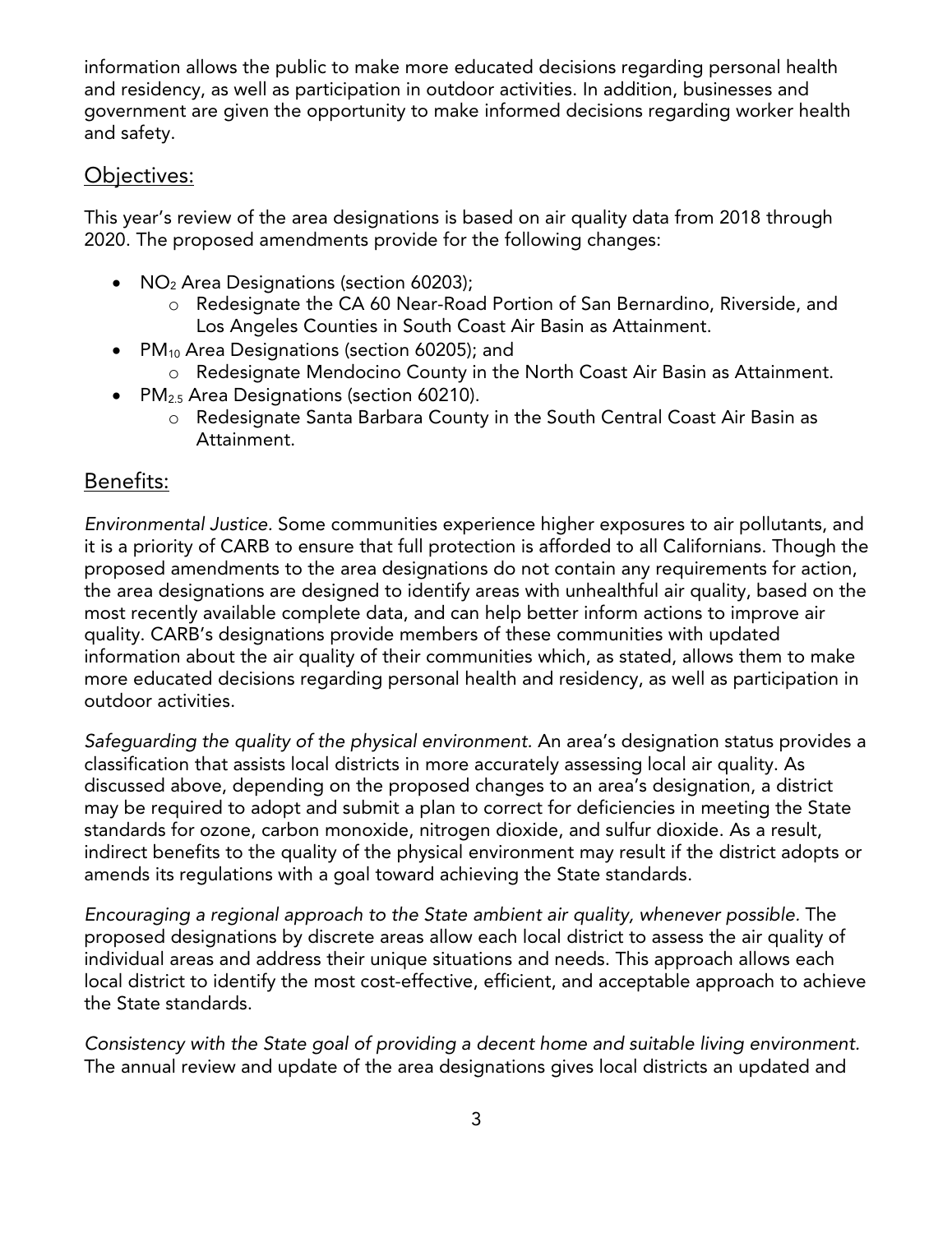more accurate indication of whether the health-based standards are being met. This information allows local districts to make informed decisions regarding appropriate actions to meet the State standards.

*Protection of worker safety.* The annual review and update of the area designations gives the public, businesses, and government an updated and more accurate indication of whether the health-based standards are being met. This information also allows businesses and government the opportunity to make better informed decisions regarding worker health and safety.

#### **Comparable Federal Regulations:**

There are no comparable federal or local regulations that address area designations for the State standards.

### **An Evaluation of Inconsistency or Incompatibility with Existing State Regulations (Gov. Code, § 11346.5, subd. (a)(3)(D)):**

The proposed changes, as well as the process for affecting those changes, to the area designations are consistent and compatible with existing State regulations.

In proposing the designation changes, CARB has considered the data for record (defined in the California Code of Regulations, title [1](#page-3-0)7, section 70301(a)),<sup>1</sup> which meet the representativeness and completeness criteria. The representativeness criteria are set forth in Appendix B to the Initial Statement of Reasons and in the California Code of Regulations, title 17, Division 3, Chapter 1, Subchapter 1.5, Article 3, Appendix 1. The completeness criteria are also set forth in Appendix B to the Initial Statement of Reasons and in the California Code of Regulations, title 17, Division 3, Chapter 1, Subchapter 1.5, Article 3, Appendix 3.

In addition, CARB has considered the criteria for designating areas as Nonattainment (California Code of Regulations, title 17, section 70303), Nonattainment-transitional for pollutants other than ozone (California Code of Regulations, title 17, section 70303.1), Nonattainment-transitional for ozone (California Code of Regulations, title 17, section 70303.5), and Attainment (California Code of Regulations, title 17, section 70304) in making these proposed designations.

<span id="page-3-0"></span><sup>1</sup> California Code of Regulations, title 17, section 70301(a) provides: "Except as otherwise provided in this article, designations shall be based on 'data for record.' (1) Data for record are those data collected by or under the auspices of the state board or the districts for the purpose of measuring ambient air quality, and which the Executive Officer or his or her delegate has determined comply with the siting and quality assurance procedures established in Part 58, Title 40, Code of Federal Regulations or other equivalent procedures. (2) Any other data which are provided by a district or by any other person will be data for record if the Executive Officer or his or her delegate determines within 90 days of submittal of complete supporting documentation that the data comply with the siting and quality assurance procedures established in Part 58, Title 40, Code of Federal Regulations or other equivalent procedures…."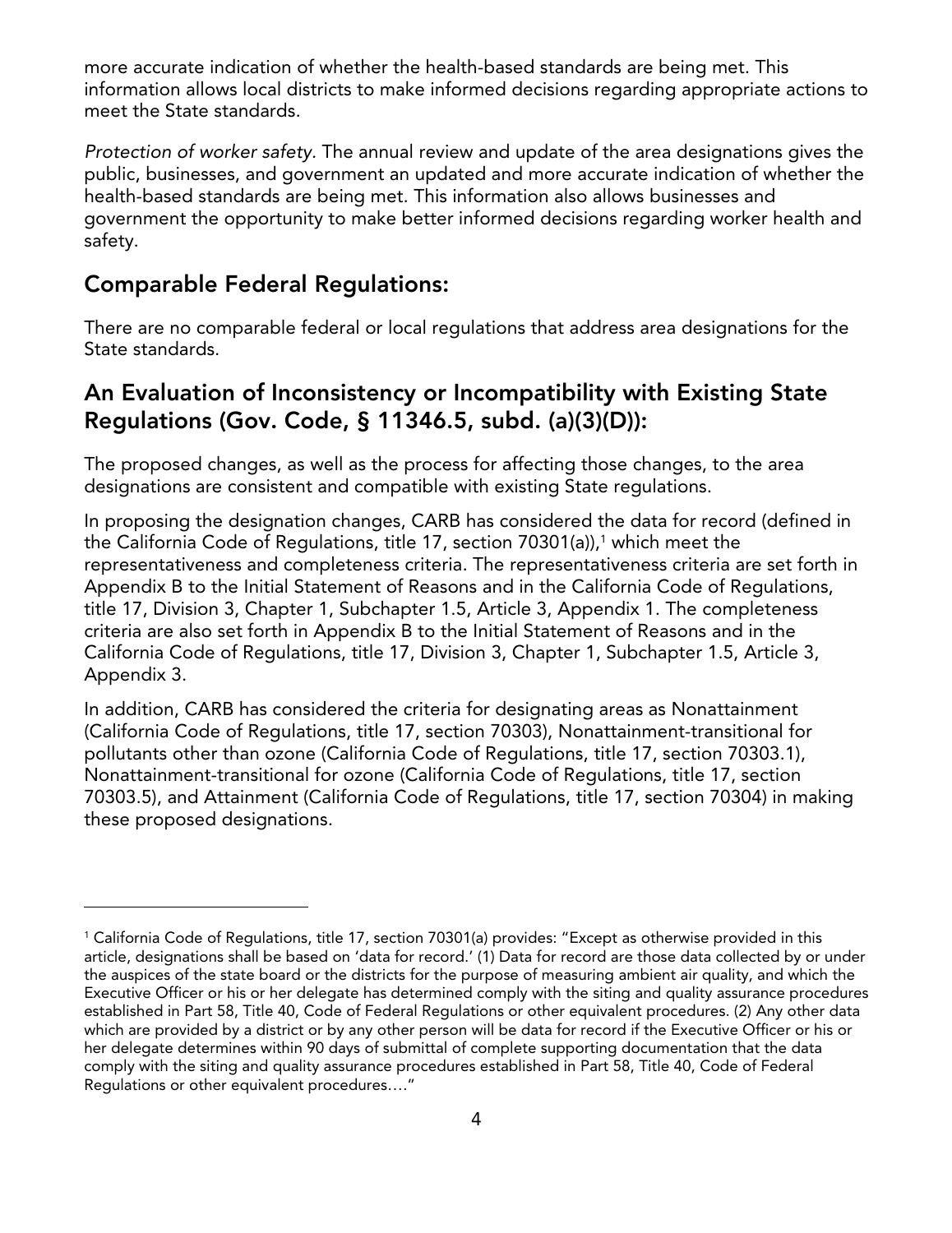During the process of developing the proposed regulatory action, CARB conducted a search of any similar regulations on this topic and concluded these regulations are neither inconsistent nor incompatible with existing State regulations.

# **Disclosure Regarding the Proposed Regulation**

### **Fiscal Impact/Local Mandate Determination Regarding the Proposed Action (Gov. Code, § 11346.5, subds. (a)(5)&(6)):**

The determinations of the Board's Executive Officer concerning the costs or savings incurred by public agencies and private persons and businesses in reasonable compliance with the proposed regulatory action are presented below.

Under Government Code sections 11346.5, subdivision (a)(5) and 11346.5, subdivision (a)(6), the Executive Officer has determined that the proposed regulatory action **would not** create costs or savings to any State agency, **would not** create costs or savings in federal funding to the State, **would not** create costs or mandate to any local agency or school district, whether or not reimbursable by the State under Government Code, title 2, division 4, part 7 (commencing with section 17500), or other nondiscretionary cost or savings to State or local agencies.

# **Housing Costs (Gov. Code, § 11346.5, subd. (a)(12)):**

The Executive Officer has also made the initial determination that the proposed regulatory action will not have a significant effect on housing costs.

### **Significant Statewide Adverse Economic Impact Directly Affecting Business, Including Ability to Compete (Gov. Code, §§ 11346.3, subd. (a), 11346.5, subd. (a)(7), 11346.5, subd. (a)(8)):**

The Executive Officer has made an initial determination that the proposed regulatory action would not have a significant statewide adverse economic impact directly affecting businesses, including the ability of California businesses to compete with businesses in other states, or on representative private persons.

# **Results of The Economic Impact Analysis/Assessment (Gov. Code, § 11346.5, subd. (a)(10)):**

### **Non-Major Regulation: Statement of the Results of the Economic Impact Assessment (EIA):**

#### Effect on Jobs/Businesses:

The Executive Officer has determined that the proposed regulatory action **would not** affect the creation or elimination of jobs within the State of California, the creation of new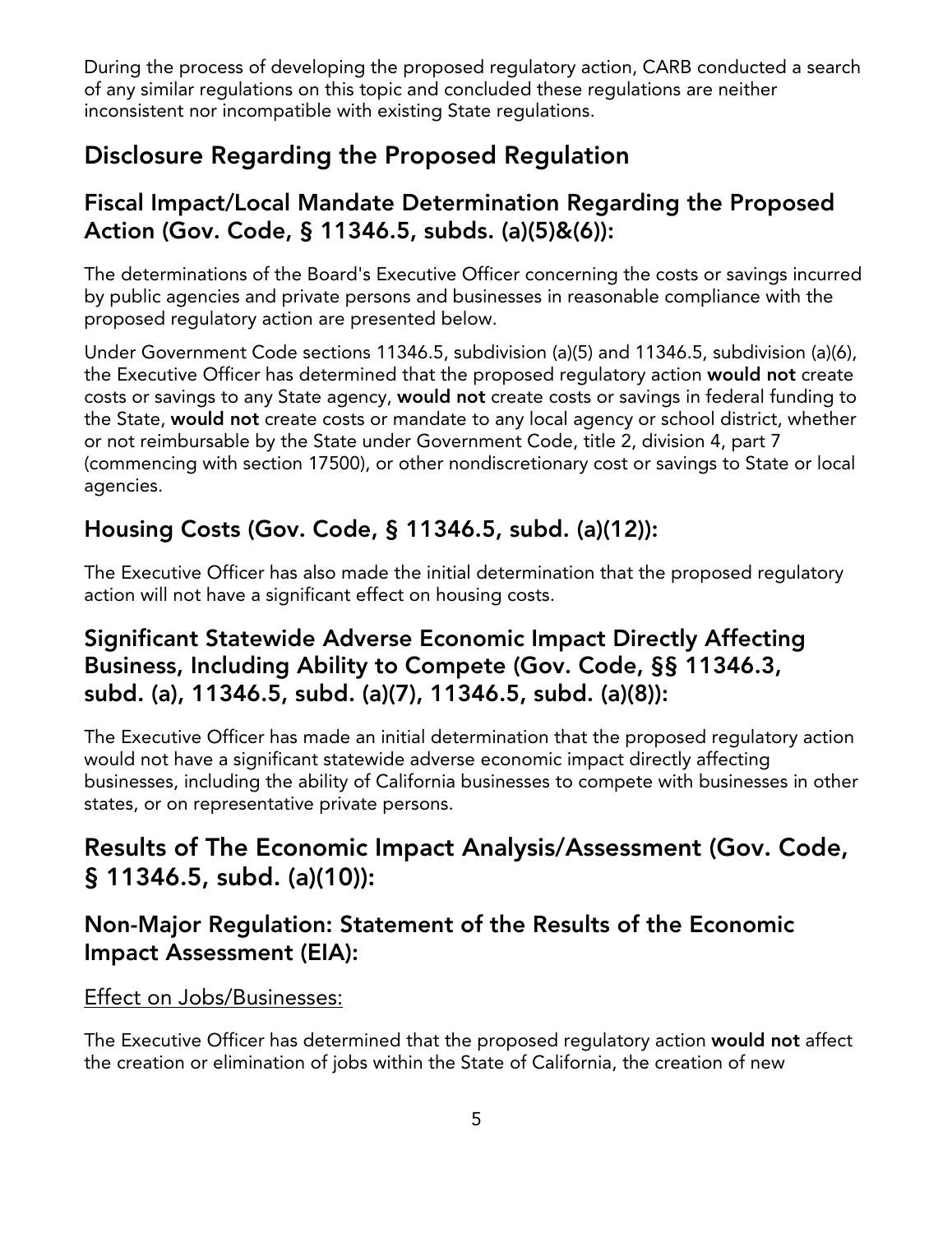businesses or elimination of existing businesses within the State of California, or the expansion of businesses currently doing business within the State of California. A detailed assessment of the economic impacts of the proposed regulatory action can be found in the Economic Impact Analysis in the Initial Statement of Reasons (ISOR).

The area designations are labels that describe the healthfulness of the air quality in each area. Because these regulations by themselves are labels of an area's air quality, they do not contain any specific requirements for action, but may trigger or suspend the review, adoption, and submittal of a triennial plan by a local district. As a result, in most cases they have no specific, direct economic impact. In general, this regional approach to categorizing air quality allows each district to identify the most cost-effective and efficient approach to achieve the ambient air quality standards.

In addition, the annual review and update of the area designations gives the public an indication of whether the health-based standards are being met, thereby allowing the public to make more educated decisions regarding personal health and residency, as well as participation in outdoor activities. These personal health and residency decisions may translate into cost savings from reduced medical expenses, hospitalizations, and time off from work, as well as improved psychological benefits. It also allows businesses and government the opportunity to make informed decisions about worker health and safety. These business and government decisions may also translate into cost savings from reduced workers' expenses such as medical expenses, hospitalizations, time off from work, and worker's compensation, as well as improved worker morale.

### Benefits of the Proposed Regulation:

The objective of the proposed regulatory action is to review and update the area designations which give the public, businesses, and government, an indication of whether the health-based standards are being met.

A summary of these benefits is provided, please refer to "Objectives and Benefits", under the Informative Digest of Proposed Action and Policy Statement Overview Pursuant to Government Code section 11346.5, subdivision (a)(3) discussion beginning on page 2.

### **Cost Impacts on Representative Private Persons or Businesses (Gov. Code, § 11346.5, subd. (a)(9)):**

In developing this regulatory proposal, CARB staff evaluated the potential economic impacts on representative private persons or businesses. CARB is not aware of any cost impacts that a representative private person or business would necessarily incur in reasonable compliance with the proposed action. CARB is not aware of any cost impacts that a representative private person or business would necessarily incur in reasonable compliance with the proposed action.

### **Effect on Small Business (Cal. Code Regs., tit. 1, § 4, subds. (a) and (b)):**

The Executive Officer has also determined under California Code of Regulations, title 1, section 4, that the proposed regulatory action would not affect small businesses because the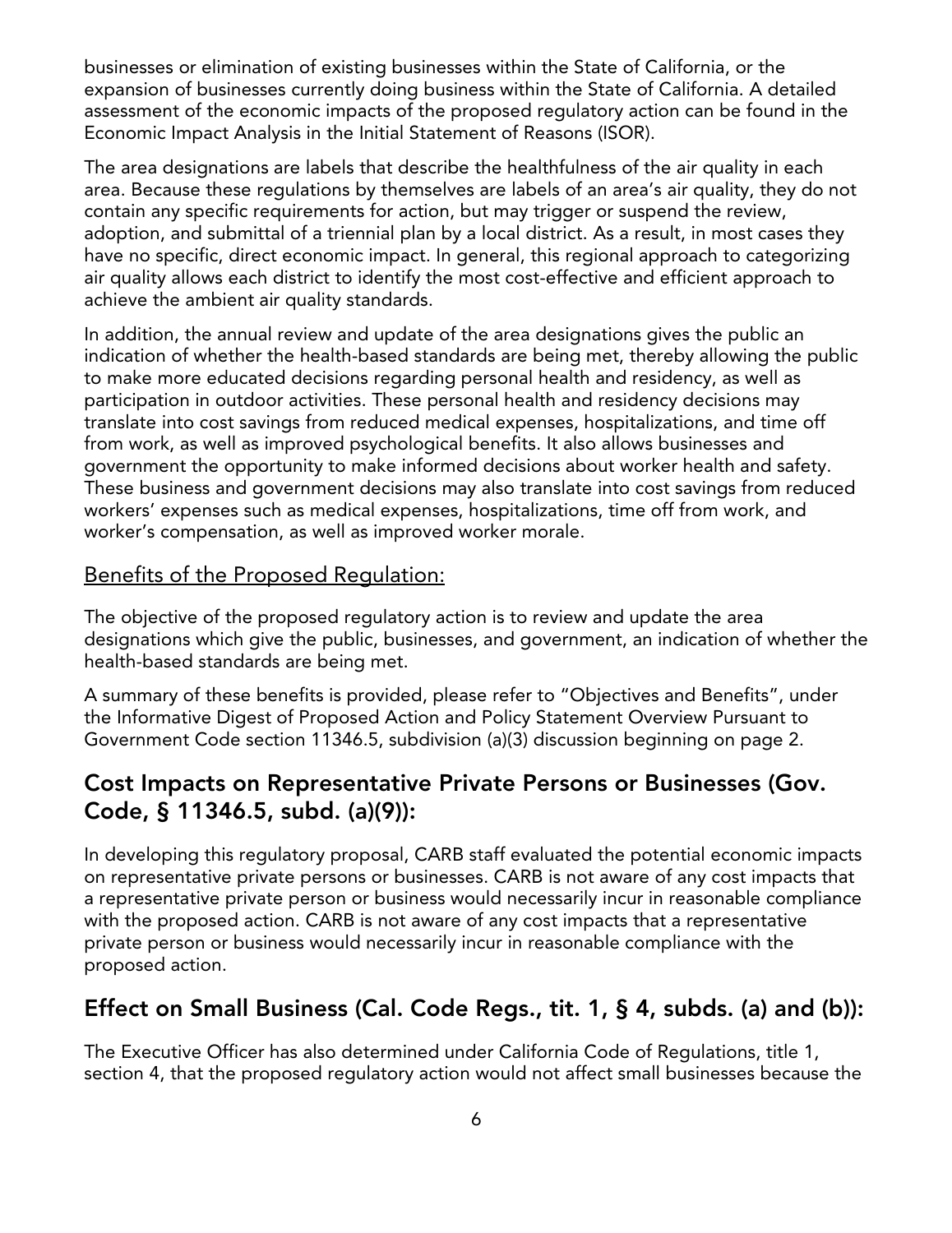proposed regulatory actions are labels of an area's air quality; they do not contain any specific requirements for action, other than triggering the review, adoption, and submittal of a triennial plan by the local district. As a result, they have no specific, direct impact on small businesses.

### **Consideration of Alternatives (Gov. Code, § 11346.5, subd. (a)(13)):**

Before taking final action on the proposed regulatory action, the Board must determine that no reasonable alternative considered by the Board, or that has otherwise been identified and brought to the attention of the Board, would be more effective in carrying out the purpose for which the action is proposed, would be as effective and less burdensome to affected private persons than the proposed action, or would be more cost-effective to affected private persons and equally effective in implementing the statutory policy or other provisions of law.

# **Environmental Analysis**

CARB, as the lead agency under the California Environmental Quality Act (CEQA), has reviewed the proposed regulation and concluded that this is exempt pursuant to CEQA Guidelines §15061(b)(3) because it can be seen with certainty that there is no possibility that the proposed action may result in significant adverse impact on the environment. A brief explanation of the basis for reaching this conclusion is included in Section VI of the ISOR.

# **Special Accommodation Request**

Consistent with California Government Code section 7296.2, special accommodation or language needs may be provided for any of the following:

- · An interpreter to be available at the hearing;
- · Documents made available in an alternate format or another language; and
- · A disability-related reasonable accommodation.

To request these special accommodations or language needs, please contact the Clerks' Office at *[cotb@arb.ca.gov](mailto:cotb@arb.ca.gov)* or (916) 322-5594 as soon as possible, but no later than ten business days before the scheduled Board hearing. TTY/TDD/Speech to Speech users may dial 711 for the California Relay Service.

Consecuente con la sección 7296.2 del Código de Gobierno de California, una acomodación especial o necesidades lingüísticas pueden ser suministradas para cualquiera de los siguientes:

- · Un intérprete que esté disponible en la audiencia;
- · Documentos disponibles en un formato alterno u otro idioma; y
- · Una acomodación razonable relacionados con una incapacidad.

Para solicitar estas comodidades especiales o necesidades de otro idioma, por favor llame a la oficina del Consejo al *[cotb@arb.ca.gov](mailto:cotb@arb.ca.gov)* o (916) 322-5594 lo más pronto posible, pero no menos de 10 días de trabajo antes del día programado para la audiencia del Consejo.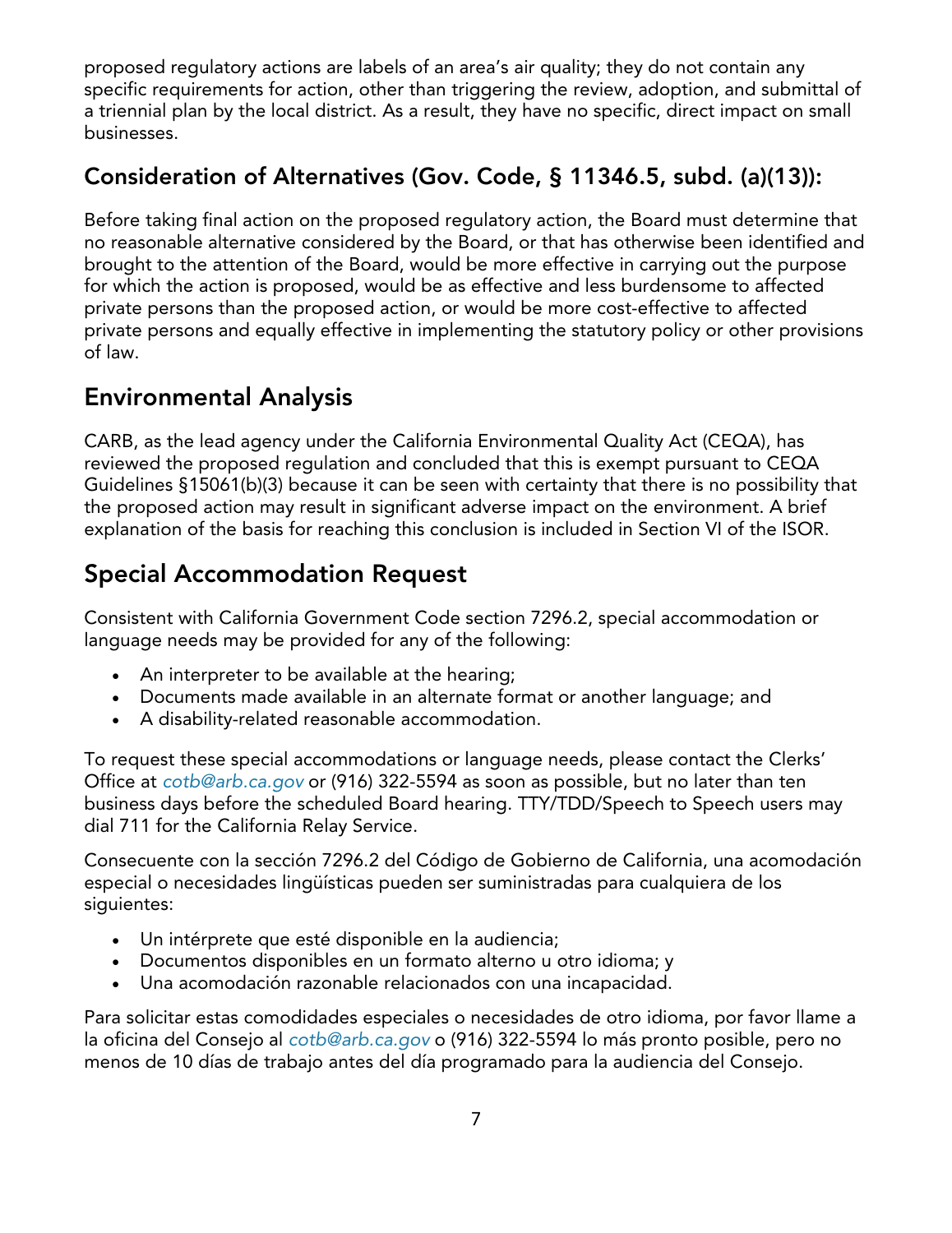TTY/TDD/Personas que necesiten este servicio pueden marcar el 711 para el Servicio de Retransmisión de Mensajes de California.

# **Agency Contact Persons**

Inquiries concerning the substance of the proposed regulatory action may be directed to the agency representative Jenette Kwong, Air Resources Engineer, Air Quality Analysis Section, at (279) 208-7626 or (designated back-up contact) Theresa Najita, Air Pollution Specialist, Central Valley Air Quality Planning Section, at (279) 842-9813.

# **Availability of Documents**

CARB staff has prepared a Staff Report: Initial Statement of Reasons for the proposed regulatory action, which includes a summary of the economic and environmental impacts of the proposal. The report is entitled: Proposed 2021 Amendments to Area Designations for State Ambient Air Quality Standards.

Copies of the ISOR and the full text of the proposed regulatory language, in underline and strikeout format to allow for comparison with the existing regulations, may be accessed on CARB's website listed below, on December 28, 2021. Please contact Bradley Bechtold, Regulations Coordinator, at bradley.bechtold@arb.ca.gov or (916) 322-6533 if you need physical copies of the documents. Because of current travel, facility, and staffing restrictions, the California Air Resources Board's offices have limited public access. Pursuant to Government Code section 11346.5, subdivision (b), upon request to the aforementioned Regulations Coordinator, physical copies would be obtained from the Public Information Office, California Air Resources Board, 1001 I Street, Visitors and Environmental Services Center, First Floor, Sacramento, California, 95814.

Further, the agency representative to whom nonsubstantive inquiries concerning the proposed administrative action may be directed is Bradley Bechtold, Regulations Coordinator, (279) 208-7266. The Board staff has compiled a record for this rulemaking action, which includes all the information upon which the proposal is based. This material is available for inspection upon request to the contact persons.

# **Hearing Procedures**

The public hearing will be conducted in accordance with the California Administrative Procedure Act, Government Code, title 2, division 3, part 1, chapter 3.5 (commencing with section 11340).

Following the public hearing, the Board may take action to approve for adoption the regulatory language as originally proposed, or with non-substantial or grammatical modifications. The Board may also approve for adoption the proposed regulatory language with other modifications if the text as modified is sufficiently related to the originally proposed text that the public was adequately placed on notice and that the regulatory language as modified could result from the proposed regulatory action. If this occurs, the full regulatory text, with the modifications clearly indicated, will be made available to the public, for written comment, at least 15-days before final adoption.